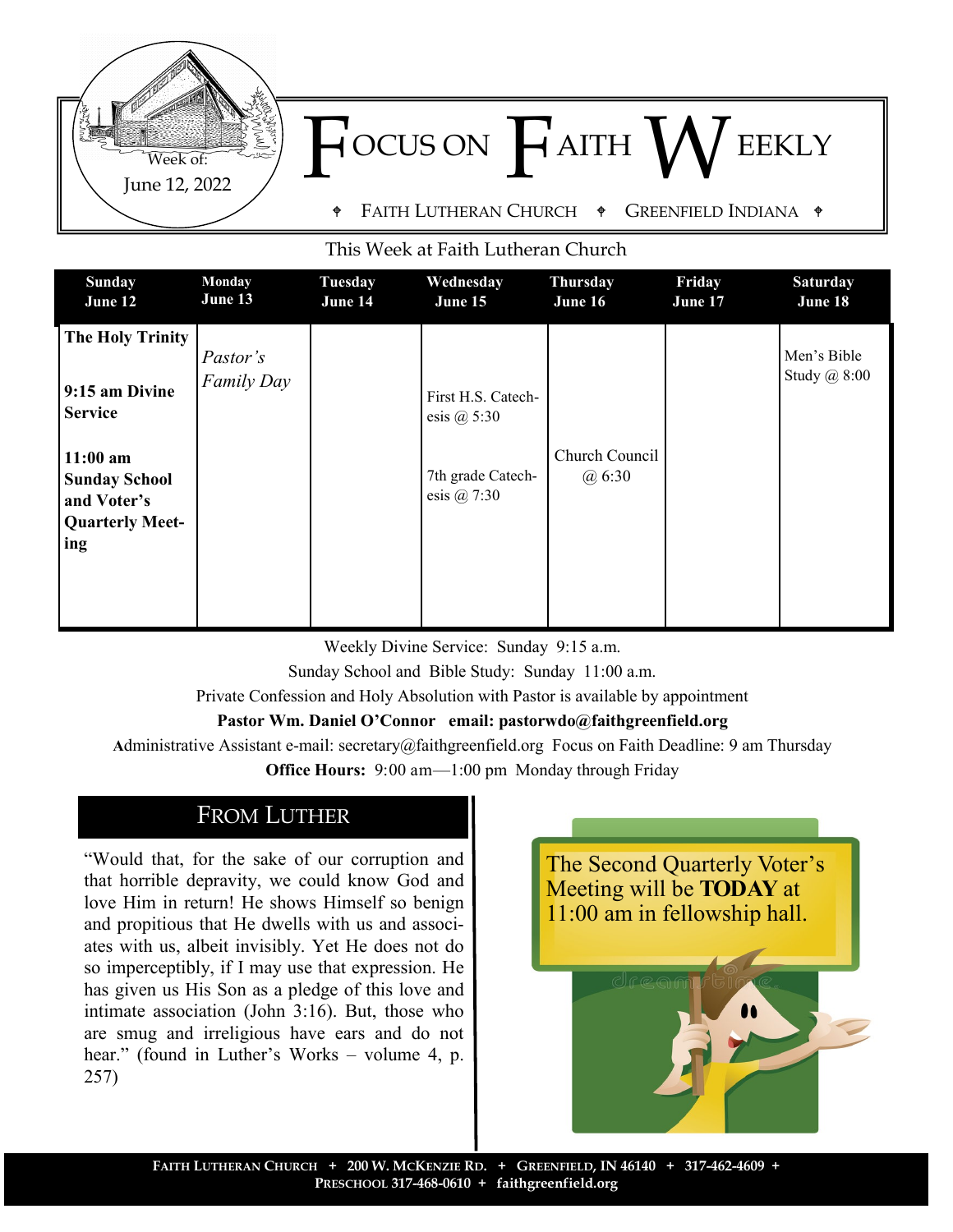### **REMEMBERING THE SAINTS**

**The Ecumenical Council of Nicea, AD 325**  (June  $12<sup>th</sup>$ ) – The first Council of Nicea was convened in the early Summer of AD 325 by Roman Emperor Constantine at what is today Iznik, Turkey. The emperor presided at the opening of the council. The council ruled against the Arians, who taught that Jesus was not the eternal Son of God but was created by the Father and was only called "Son of God" because of His righteousness. The chief opponents of the Arians were Alexander – Bishop of Alexandria, and his deacon: Athanasius. The council confessed the eternal divinity of Jesus and adopted the earliest version of the Nicene Creed, which in its entirety was adopted at the Council of Constantinople in AD 381.

Collect: Lord God, Heavenly Father, at the first ecumenical Council of Nicaea, Your Church boldly confessed that it believed in one Lord Jesus Christ as being of one substance with the Father. Grant us courage to confess this saving faith with Your Church through all the ages.

**Elisha, Old Testament Prophet** (June  $14^{th}$ ) – Elisha, son of Shaphat of the tribe of Issachar, was the prophet of God to the Northern Kingdom of Israel around 849-786 BC. Upon seeing his mentor: Elijah, taken up into heaven, Elisha assumed the prophetic office and took up the mantle of his predecessor. Like Elijah, Elisha played an active role in political affairs. He also performed many miracles, such as curing the Syrian army commander Naaman of his leprosy (2Kings 5) and restoring life to the son of a Shunammite woman (2Kings 4:8-37). A vocal opponent of Baal worship, Elisha lived up to his name, which means "my God is salvation."

Collect: Lord God, Heavenly Father, through the prophet Elisha You continued the prophetic pattern of teaching Your people the true faith and demonstrating through miracles Your presence in creation to heal it of its brokenness. Grant that Your Church may see in Your Son: our Lord Jesus Christ, the final end-times prophet, whose teaching and miracles continue in Your Church through the healing medicine of the Gospel and the Sacraments.

# **Stewardship**

**June 12—The Holy Trinity**

**Isaiah 6:3 – "And one called to another and said: 'Holy, holy, holy is the LORD of hosts; the whole earth is full of his glory!'"**

Three times the angels cry out: "Holy, Holy, Holy!" It is an indication of the three-ness in God, Father, Son, and Holy Spirit. This is the Name we are baptized into. We have been made a part of God's family. And so we are now called to live lives that are in harmony with our new family. We are to be godly and live in God's image. As God is loving, kind, and generous, so are we called to be.

# WORSHIP ANEW (WORSHIP FOR SHUT-INS)

**June 12, 2022 – The Holy Trinity Psalm 8; Acts 2:14a, 22-36; John 8:48-59 Sermon Text: Acts 2:33**

#### **"The Triune God Loves You" Rev. Dr. Walter Maier III**

God is triune—three Persons, yet one God, as revealed in Scripture. We cannot fully comprehend this. But another truth from Scripture we do fully understand—the Triune God loves each one of us with a tremendous love.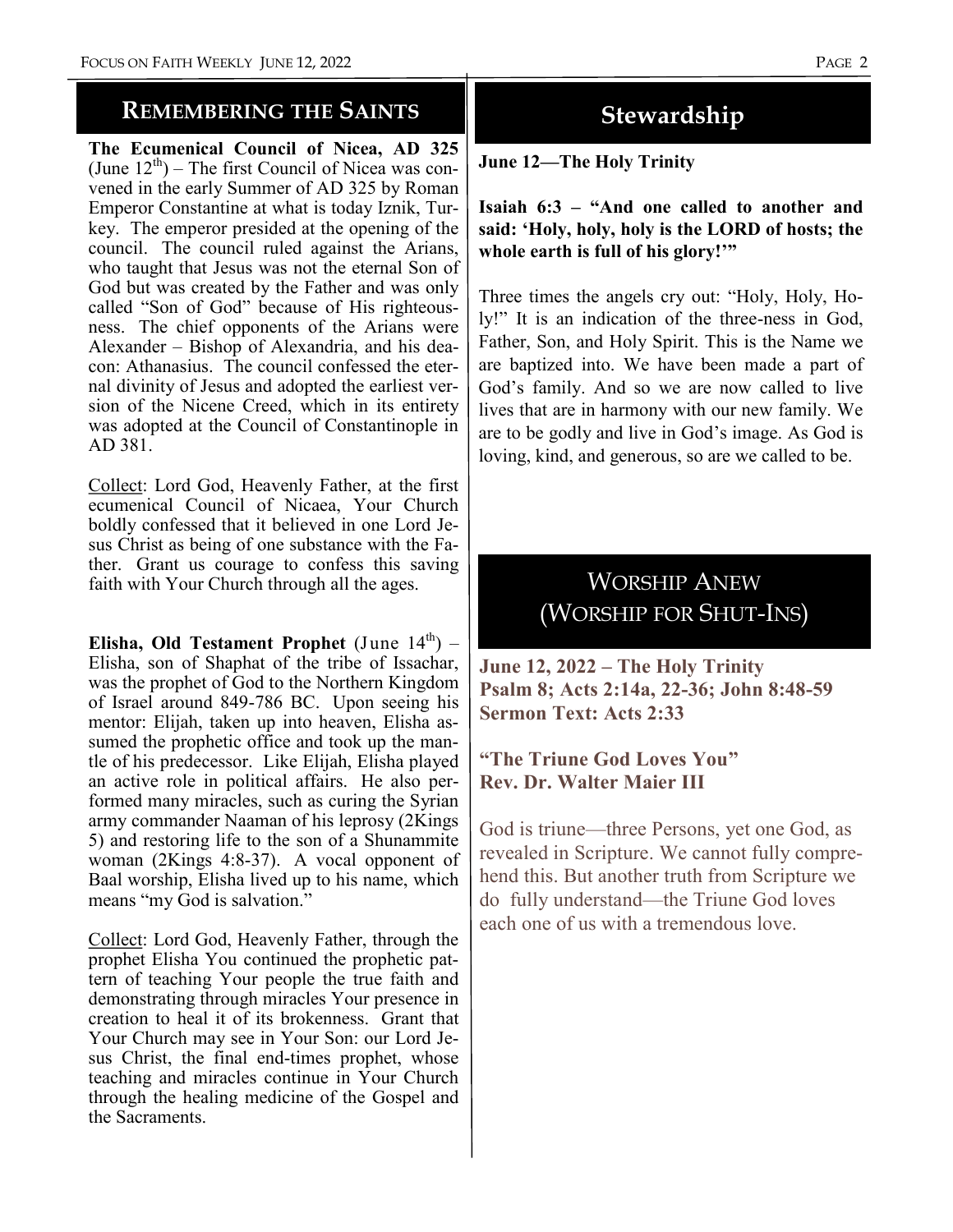# **RECEIVING IN FAITH: JUNE 5, 2022**

9:15 am Divine Service: 74

## **RESPONDING IN FAITH: JUNE 5, 2022**

**Total ...... \$3,596.81**

# **Ushers and Greeters Needed**

Ushers and Greeters are needed. Please contact Richard Curry or Jim Arthur if interested or desire more information.

# **GARDEN NEWS**

**We are now eradicating weeds.** If you want to hone your hoeing skills or weed pulling skills, please contact Mary Jo McConnell at 317-409- 2911 on a time you will be available.

It is best if Mike and/or I are with you. Get your Vitamin D, exercise, and gardening fellowship all at the same time.

Mary Jo

# **Moments of Comfort**

**Peace: It's Not on You** *Theme Text: Isaiah 53:5 Speaker: Rev. Jim Elsner*

A home should be a shelter for the weary. If a storm arises, we rely on our home to protect us. There's something else that we need to be protected from. That is sin. Thank God that He does not leave us with the job of sin management. Instead, He sent His Son, Jesus, to defeat sin and

# **EXCHANGE STUDENTS**

I am a Local Coordinator with **STS Foundation** for International High School Exchange Students. We work with high schools throughout the U.S. and seek host families and individuals to match with exchange students preparing to attend the 2022- 2023 school year.

Are you interested in hosting an exchange student? We are proud to offer American families the opportunity to become citizen diplomats by welcoming an international high school student into their home. We currently have male and female exchange students coming from Austria, Czech Republic, Denmark, Germany, Italy, Kazakhstan, Netherlands, New Zealand, Norway, Pakistan, Saudi Arabia, Serbia, Spain, Sweden, Switzerland, Tajikistan, Tunisia, Turkey, United Kingdom, and the list continues to grow. Our students have all types of interests that match a host family; from music abilities, sports, theater, outdoor interests, and many, many more! By living as a household member, the student learns about an American way of life and the host families, church, school, and community also benefit and experience a new culture. An exchange student provides an immense perspective and expands its high school's students and community's cultural appreciation.

> Thank you, Tim Beals Local Coodinator—IN/IL Region (317) 440-5170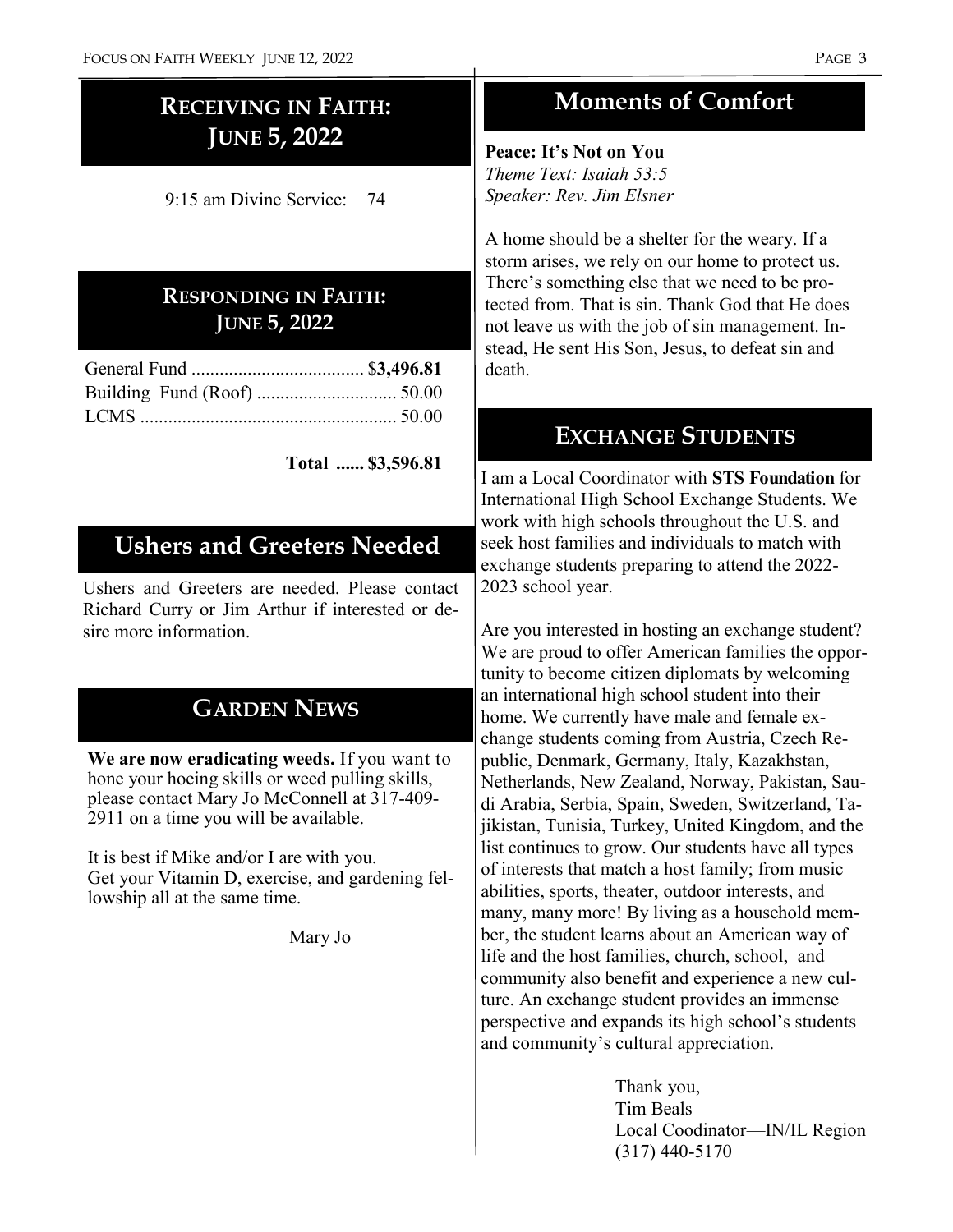# **LUTHERAN HIGH SCHOOL UPCOMING EVENTS**

### **Summer Sports Camps June 2022**

**LHS will offer summer sports camps** during June for boys and girls currently in grade school. Camps will be held for Co-Ed Cross Country (June 13-16); Co-Ed Volleyball and Co-Ed Tennis (June 13-17); and Co-Ed Soccer (June 20-24).

For more information and to register, visit lhsi.org or call 317-787-5474.

### **Performing Arts Camp - June 27-July 1**

Lutheran High School is offering a summer camp for choir and for band the week of June 27-July 1 for students who have completed grades 5, 6, 7, or 8. Visit LHSI.org or call 317-787-5474 for more information and to register.

# **INDIANA FEVER OUTING JULY 13, 2022**

### **Indiana Fever Kid's Day July 13 at Noon.**

On this gameday, we will have the following available leading up to tip-off vs the Connecticut Sun, at 12:00 pm on 7/13. The game will be at Indiana Farmers Coliseum, with free bus parking.

- Face painters
- Cheer sticks
- Mascot Interaction
- Balloon artists
- Everyone can bring their own packed lunch
- Tickets start at \$8!

Check out the link that is listed below for a look at what we have done for Kids Day in the past [Indiana Fever Kids Day 2019](https://nam02.safelinks.protection.outlook.com/?url=https%3A%2F%2Ffever.wnba.com%2Fgroups%2Fkids-day%2F&data=05%7C01%7CCEvans%40PACERS.com%7C13bc102c83744e4cf7ac08da2e064c3b%7C25a1d65179e3465a8d16d790287be72a%7C0%7C0%7C637872901842488920%7CUnknown%7CTWFpbGZsb) - Indiana Fever [\(wnba.com\)](https://nam02.safelinks.protection.outlook.com/?url=https%3A%2F%2Ffever.wnba.com%2Fgroups%2Fkids-day%2F&data=05%7C01%7CCEvans%40PACERS.com%7C13bc102c83744e4cf7ac08da2e064c3b%7C25a1d65179e3465a8d16d790287be72a%7C0%7C0%7C637872901842488920%7CUnknown%7CTWFpbGZsb)

### **IN THE LORD'S SERVICE SUNDAY, JUNE 19, 2022 FIRST SUNDAY AFTER TRINITY**

| Organist Mr. Richard Thompson              |                      |
|--------------------------------------------|----------------------|
| Crucifer/Acolyte Kevin-Michael Wilson      |                      |
|                                            |                      |
|                                            |                      |
| Ushers Jim Arthur, Richard Curry           |                      |
|                                            | and Mike Schildmier  |
|                                            |                      |
| Altar Guild  Melissa Ebling & Cinda Rumler |                      |
| Fellowship/RefreshmentsO'Connor            |                      |
|                                            | and Surburg Families |

# **KFUO RADIO**

**KFUO Radio**, the broadcast voice of The Lutheran Church—Missouri Synod, shares Christ for you anytime, anywhere on **KFUO.org** via worship services, Bible and theology studies, practical talk programs, and sacred music. Find programs on demand at [kfuo.org](https://kfuo.us19.list-manage.com/track/click?u=54af661ed49340a315983cb13&id=fd26688684&e=9fbf9b262b) and wherever you get your podcasts! Find us on social:

**@KFUOradio** on [Facebook,](https://kfuo.us19.list-manage.com/track/click?u=54af661ed49340a315983cb13&id=b928fef4ba&e=9fbf9b262b) [Twitter,](https://kfuo.us19.list-manage.com/track/click?u=54af661ed49340a315983cb13&id=3e9e294abe&e=9fbf9b262b)  and [Instagram.](https://kfuo.us19.list-manage.com/track/click?u=54af661ed49340a315983cb13&id=45a5c39706&e=9fbf9b262b)

### **CHRIST FOR YOU this week on KFUO.org:**

Study Lutheran beliefs on worship of the saints in Augsburg Confession Article XXI on Concord Matters (6/18 at 10:00 am, CT), study Acts 18-20 on Sharper Iron's "To the End of the Earth" (weekdays at 8:00 am, CT), study Genesis 15-18 on Thy Strong Word (weekdays at 11:00 am CT), and worship with us in Daily Chapel at 10:00 am, CT.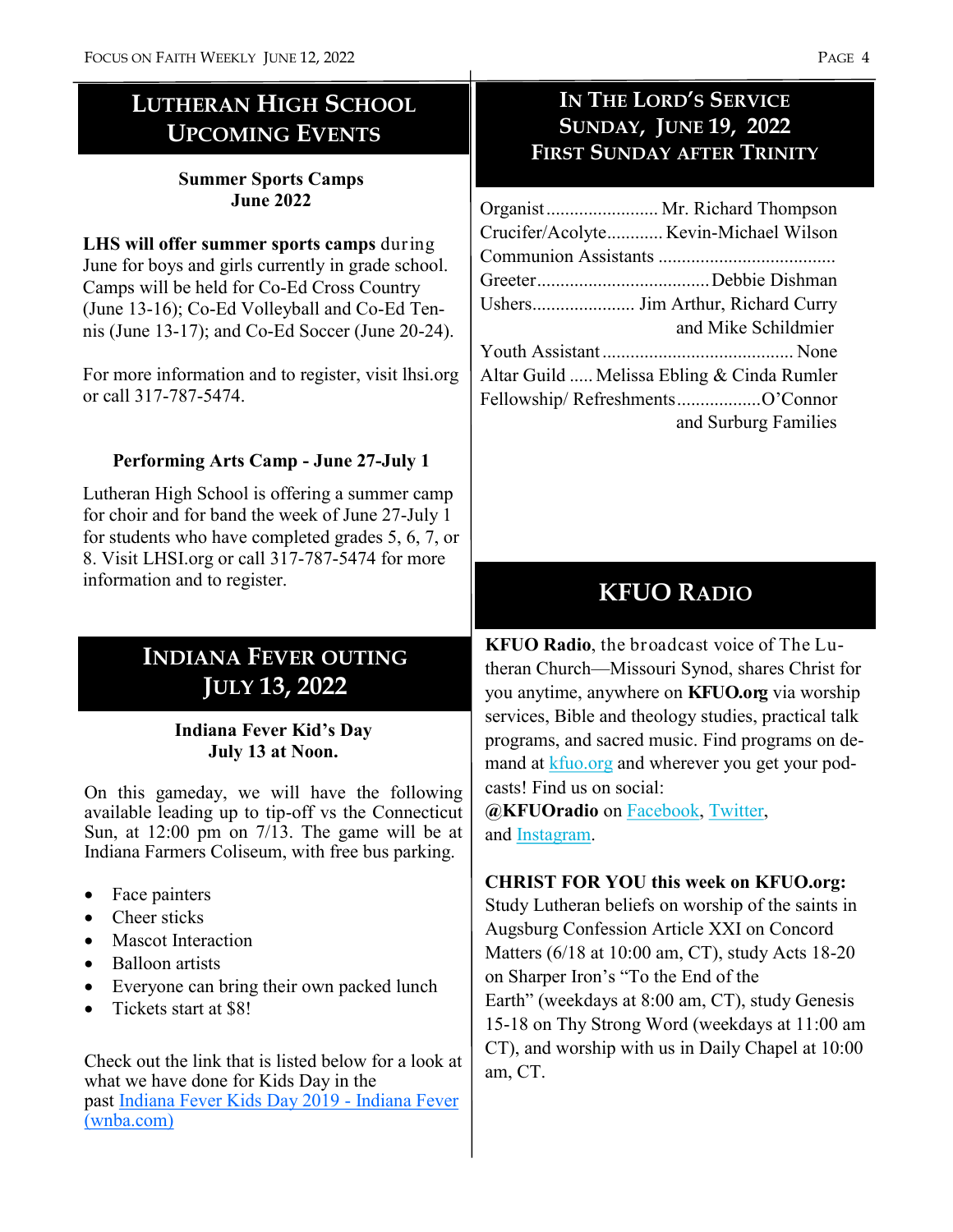#### **CHURCH LEADERS**

#### Council:

 Brian Atkins (Chairman) Chris Ebling (Vice-Chairman) Brenda Dillman (Recording Secretary) David Temme (Treasurer) Phyllis Arthur (Parochial Ed. Chair) Jeff Dickmander (Evangelism Chair) Mike Schildmier (Properties Chair) Rebecca Shanton (Parish Ed. Chair) Mike Drake (Stewardship Chairman) Matthew Surburg (Elders Chair)

#### Elders:

 Tim Wagner James Froiland Shawn Houser Mark Jenkins (Recording Secretary) Matthew Surburg (Chairman)

# **PRESCHOOL REGISTRATION 2022-2023 SCHOOL YEAR**

Registration is now open for everyone for the 2022 -2023 school year. We still have openings in our 3's and PreK classes. If you know of someone who might be interested, please share this information with them. Preschool brochures and registration forms can be found in the Narthex. If you have any questions, please contact the Director, Rebecca Shanton, at the preschool, 317-468-0610, by text, 260-343-1602, or by email:

rshanton.faithpreschool@gmail.com.